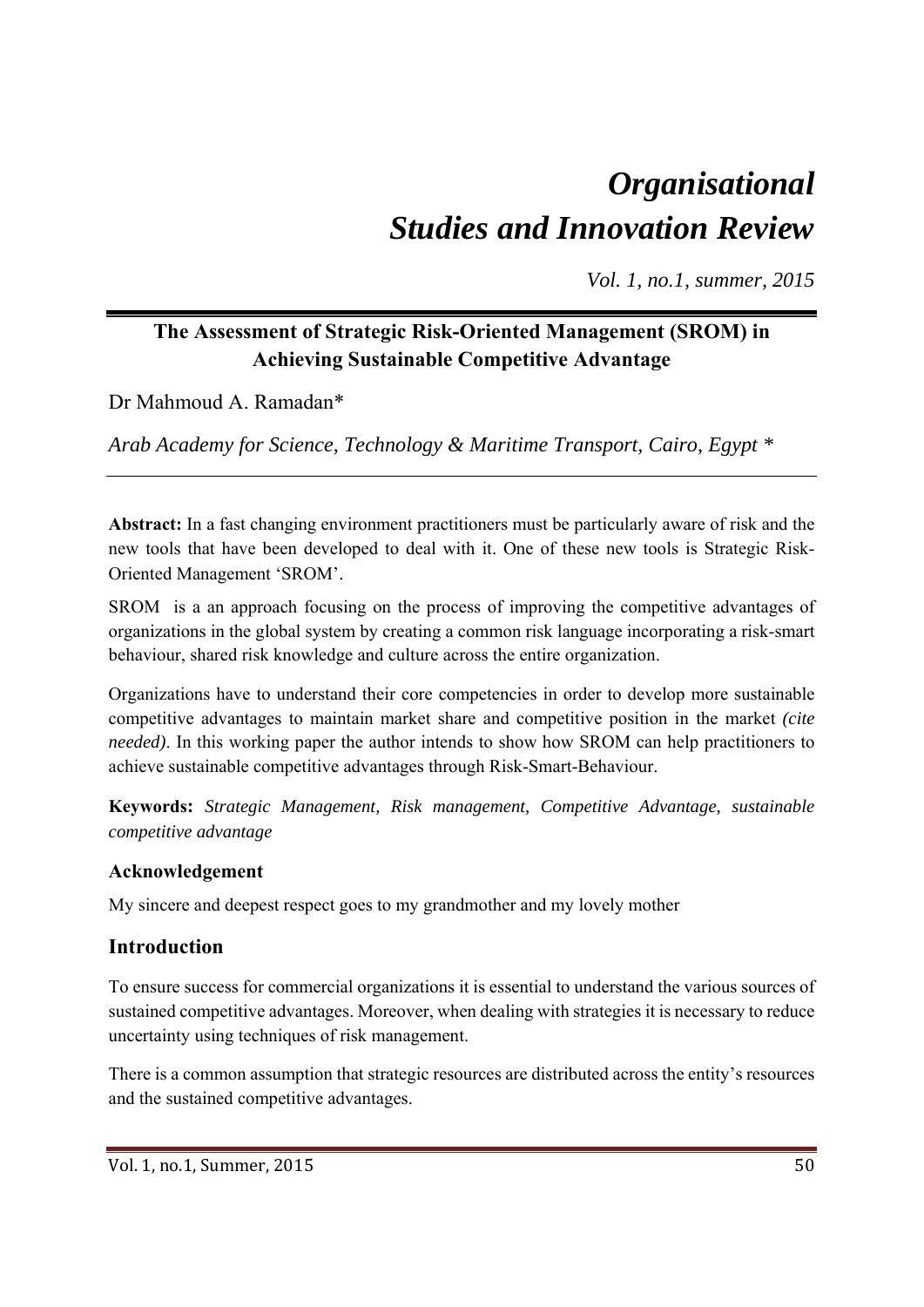In this working paper, the author is concerned with the gap between strategic management and Risk Management where the concept of Strategic Risk-Oriented Management (SROM) approach could enhance the organizations' overall efficiency and improve performance.

In the following sections, the author will present an operating definition of SROM illustrating its relevant perspectives and possible benefits.

## **Literature review**

Traditionally, organizations have formulated strategies to meet the needs and requirements of various departments by allocating the available resources, emphasizing their core competencies, and highlighting their competitive advantages. In other words, organizations have tended to believe that "One way to ensure success by identifying critical business and process weaknesses at the outset of implementation in order to fully realize the benefits of the system" (Fulla, 2007).

In recent years, researchers have exploited various tools and concepts to maintain the sustainability of the business. One of the sources of competitive advantage is the development and preservation of the organizations' knowledge, know-how and expertise.

Kotrlnikoy (2006) pointed out that hyper competition is a key feature of the new economy and new customers want their products and services quicker, cheaper, and to their specification. This fundamental quantitative and qualitative shift in competition requires organizational change on an unprecedented scale. Today, sustainable competitive advantage should be built upon corporate capabilities and must constantly be reinvented. it is in this environment where Strategic Risk-Oriented Management SROM which addresses the problems of risk facing the organization and how to reduce it through knowledge sharing, openness and transparency among the different managerial levels.

Implementing sophisticated managerial and enterprise IT systems has increased the efficiency of organizations; however, the utmost efficiency level was never reached as such systems have never really addressed the organizational problems of measuring the performance. SROM approach is particularly useful to top management and the people who must collectively identify critical business and process weaknesses at the outset of the implementation of a new system.

SROM could be considered as the organization's eye that builds cross- functional excellence including the following:

- Competitive Strategies
- Risk Strategies
- Strategic management
- Personal Development
- Innovation Management
- Sustainable Growth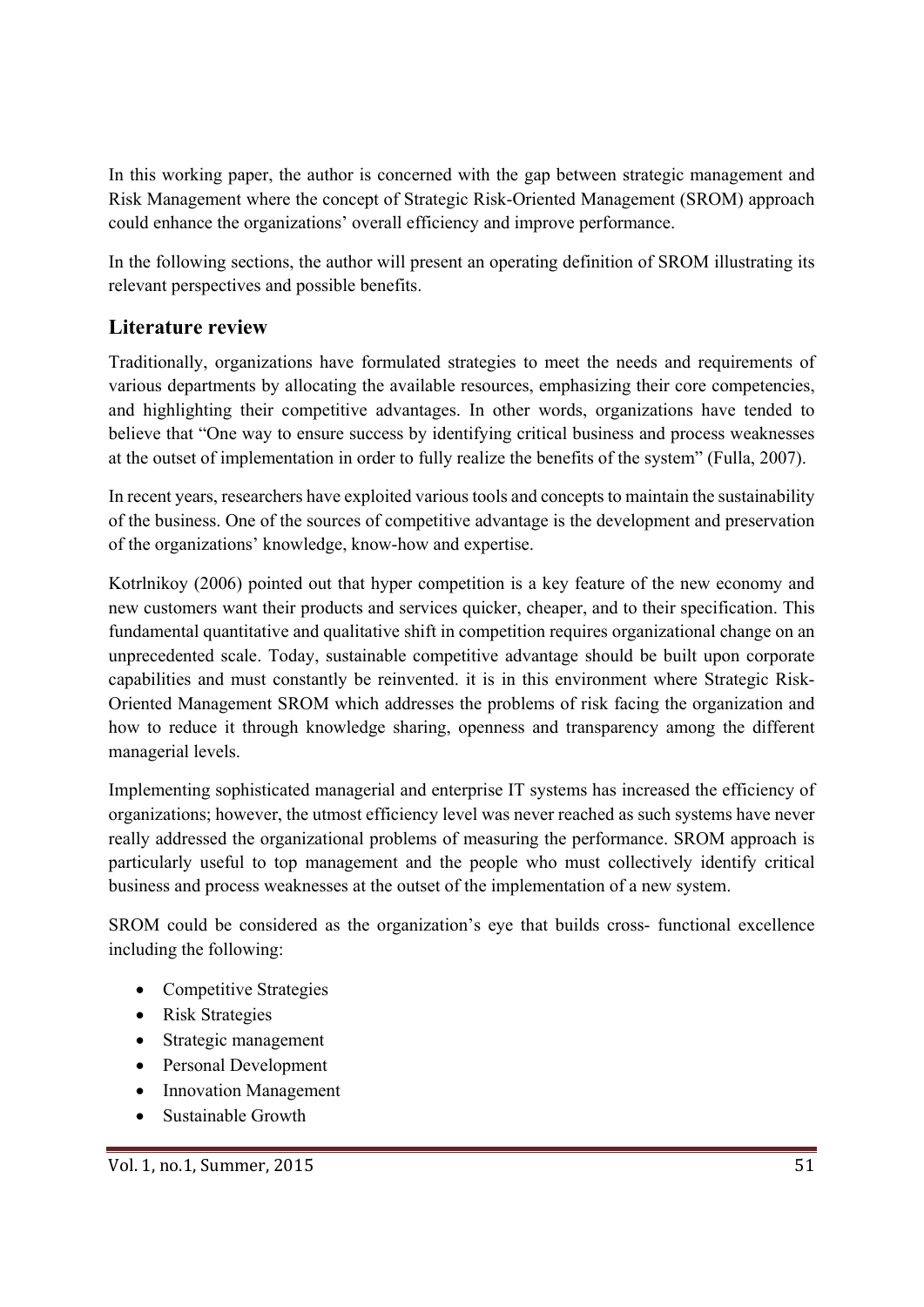All of the above would lead to a winning business model for achieving sustainable competitive advantage.

#### **A Closer Look at SROM**

A working definition of SORM is useful: "SROM is a an approach focusing on the process for improving the competitive advantages of organizations in the global system by creating a common risk language incorporating a risk-smart behaviour, shared risk knowledge and culture that can be applied across the entire organizational hierarchy."

In other words, SROM will guide a company on a self-discovery process that ultimately leads to a better understanding of its culture, its marketplace, its technology, its processes, its strategic positioning, its financial sensitivity to changes, and other factors. Through this discovery process, a company can clarify its risk capacity and determine the best methods to successfully manage within it over the long term.

Therefore, it is important to begin by examining that approach focusing on SROM's ability to represent the full spectrum of an organization's risks in a way that makes the analysis of strategic risk a powerful communication tool.

#### **SROM Goals:**

The main goals of the SROM revolve around the fact that organizations should have a common language to communicate various decisions including risk. Thus, the organizational goals for pursuing SROM are:

- Making a common risk language across the whole of an organization
- Developing a risk-smart behaviour
- Sharing the risk-knowledge
- Transparency of management process
- Maximizing the Decision-making capacity of undertaking the risk
- Developing the risk management culture—training, supporting, communicating, and compensating risk-smart behaviour

#### **SROM Different Perspectives Related to the SROM**

In the following sections, the author will present the different perspectives that follow from the SROM definition

#### *The Employees' Perspective*

The ERM Group 2006 (pp.39-41) have pointed out the main sources of attraction and retention to employees who properly represent the organization and addressed the various risks relevant to losing key personnel.

Employees will consider the following when deciding whether to choose or remain with a company: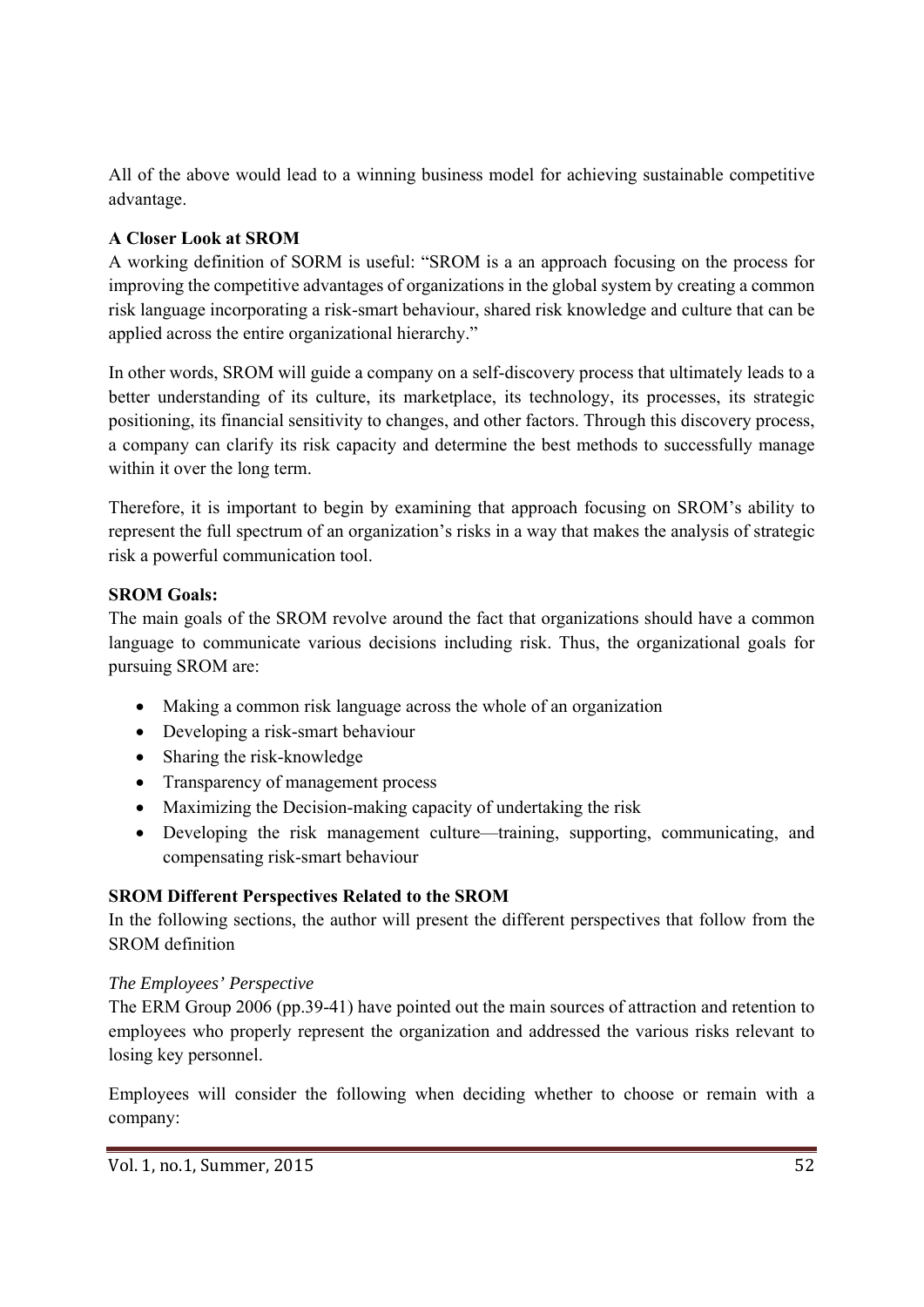- Company Culture
- Physical workplace environment
- Flexibility of work hours
- Opportunities
- Qualities of direct manager
- Performance measures

As Zurich Strategic Risk Consultant (2007) commented SROM is concerned with the process of understanding and controlling business risks to achieve appropriate rewards, and with demonstrating that the process is working effectively.

In addition, they added that, "Problems of consolidation and interaction can arise later if operational, strategic, financial, and reputation risks are handled separately by different methods. This often happens, because different experts are used independently by different departments in a company." In addition, they agreed on "Anyone who ignores the residual risk of a completely unexpected event or combination of circumstances is mistaken."

The SROM approach assumes that the knowledge and skills of the people working for a business are its most valuable resource. Therefore, it makes sound business sense to ensure that everyone shares their expertise and contributes towards the common goal.

One of the features of SROM is that it helps managers to manage risk by presenting comprehensive and detailed information so that it can provide a clear basis for sound corporate judgment on the management of risks and reduce the chance of unexpected problems. In other words, it helps managers to develop a business culture where people share information, providing value far beyond the immediate risk assurance application.

According to Clutterbuck et al. (1994) if people are to be empowered, managers cannot expect them to take extra responsibility then feel insecure about their actions. They have to accept that sometimes employees will make mistakes.

#### *The Management Practice Perspective*

The company's mind-set toward SROM defines the efficacy of the risk management. Perhaps no single effort can produce greater results than developing the risk management culture—training, supporting, communicating, and rewarding risk-smart behaviour. As a risk management expert serving at the executive level, the Chief Risk Officer establishes a channel for two-way communication throughout the organization (ERM group, 2006)

I think that the SROM will establish not only a channel of communications but also a whole process between the organization, in other words the management of risk within an organization requires both top-down and bottom-up approaches.

Therefore, I suggest that the SROM process could be described as follows: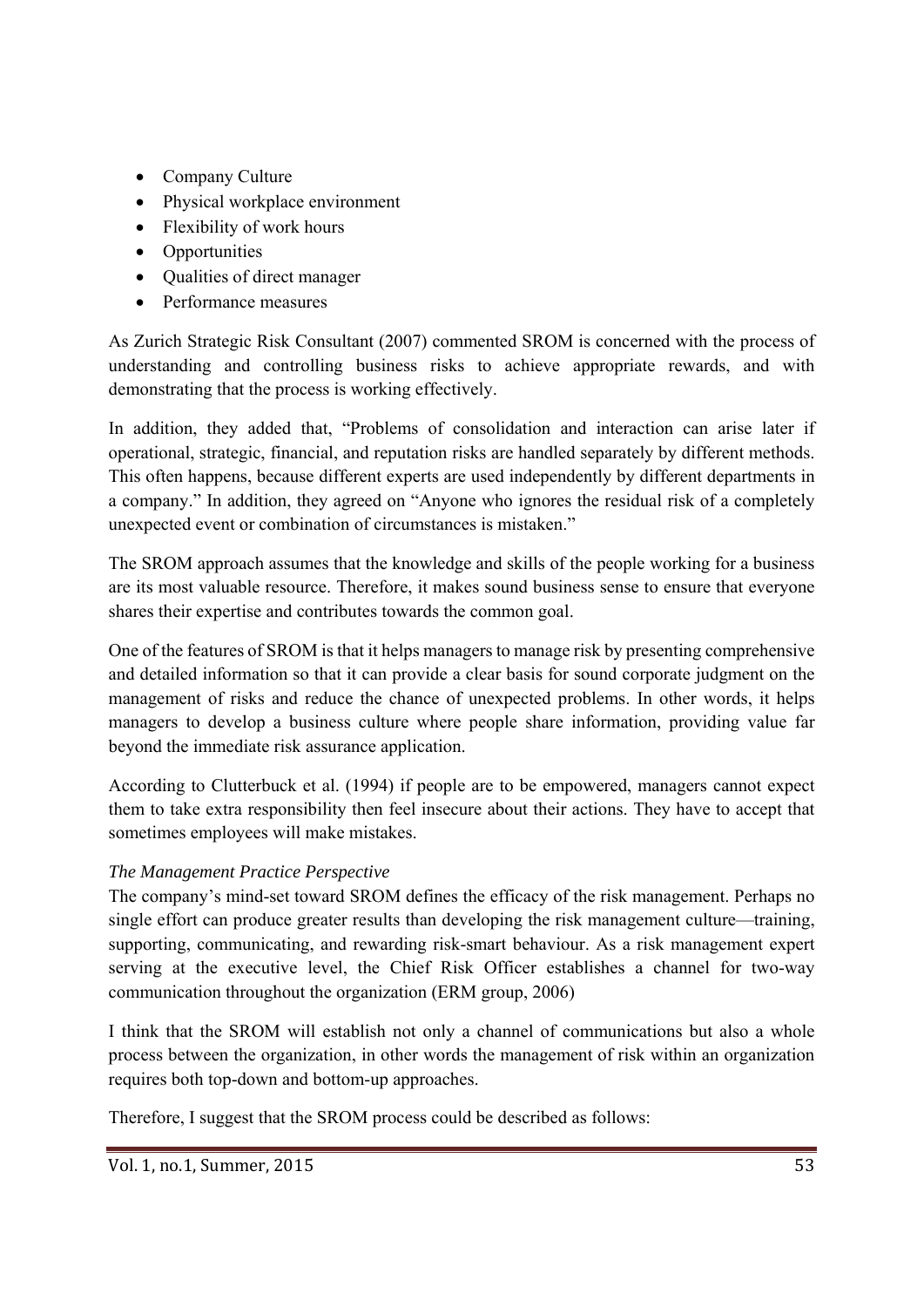- Risk Evaluation–identifying and taking into account all of the risks to the firm (based on Risk Management Process)
- Developing Support–including direct involvement of senior management as well as adequate staffing of the support positions for performing risk management processes. Support takes the form of budget, priority, access, authority, and public statements.
- Communications transparency is a major component of strategic risk-oriented management. The organization seeks to learn from problems not hide them.
- Reinforcement– the firm must include new employees and provide training for existing employees.

The major aim of these process is to eliminate such constraints as the following:

- Resource issues
- Data or information system constraints
- Level of complexity
- Lack of clarity, of objections or benefits
- Credibility of results

As a result, the SROM approach will never be fully integrated until it becomes a part of the performance management or incentive compensation plans and, according to Spanyi (2006), when addressing the management process versus process focus, organizations should do the following:

- 1. 1-Look at the business from the outside-in, from the customer's perspective, as well as from the inside-out.
- 2. Tightly integrate strategy with enterprise business processes.
- 3. Articulate strategy to inspire, from the boardroom (Strategic level) to the lunchroom (Operational Level).
- 4. Design enterprise business processes to deliver on strategic goals.
- 5. 4.Ensure that organization design enables enterprise business process execution.
- 6. Deploy enabling technology based on the value added to enterprise business process performance.
- 7. Hard wire the enterprise performance measurement system to budgets and operating reviews.
- 8. Sustain focus and alignment

#### *The Competitive Advantage Perspective*

The firm's competitive advantage in an industry is determined by its competitive scope –that is, the breadth of the company's or business unit's target market (Wheelen et al. 2006 p.80).

Bouhdary et al. (p.25) add that, in facing the future, companies need to innovate in order to increase revenues. Such an emphasis on innovation requires that companies not only partner with IT firms that encourage but also insist on innovation in their own products and services.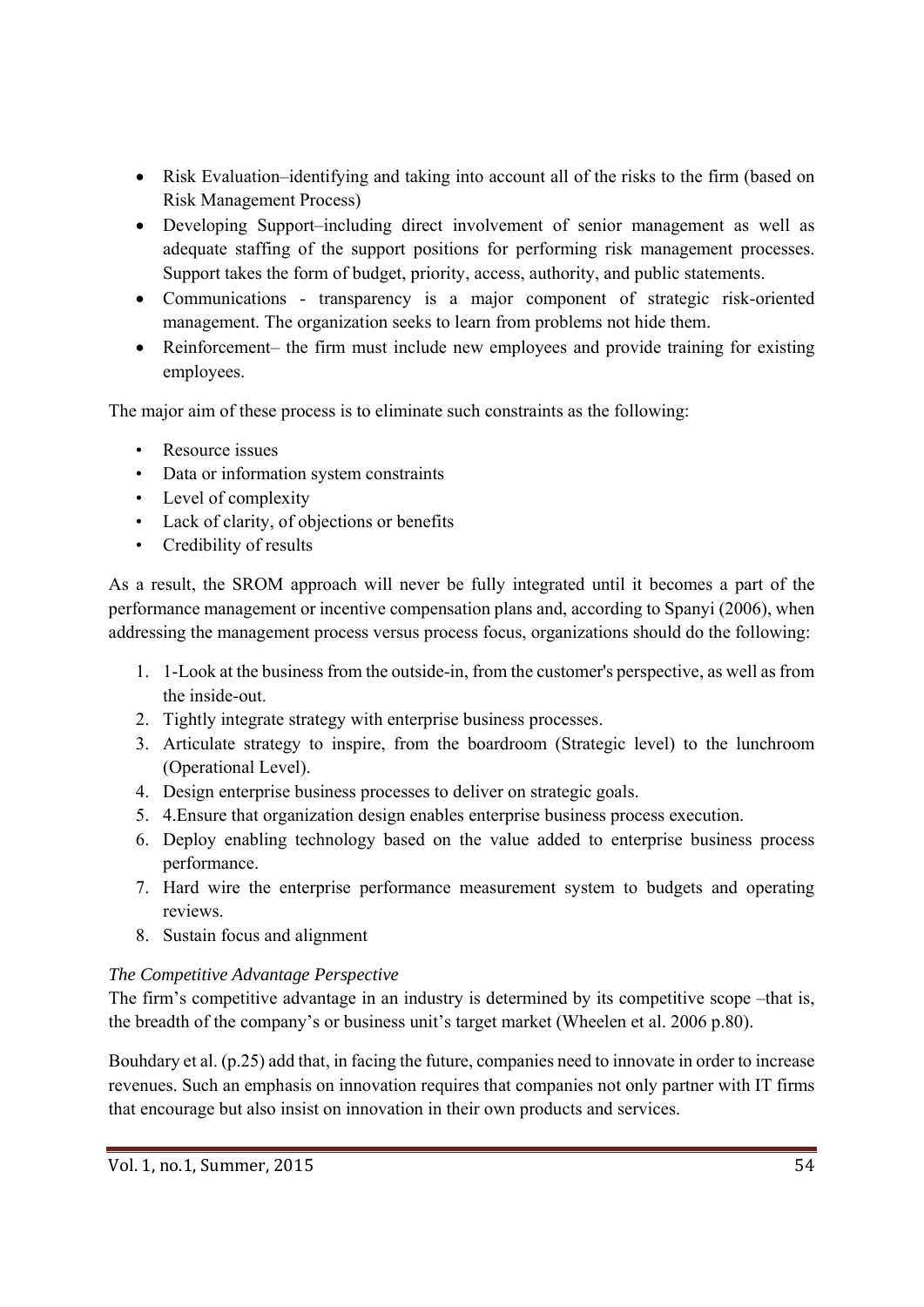Therefore, the organization needs to address many constrains to gain sustainable competitive advantages . First, the prospect for managers at all levels is that they worry about the process of control, the possible mismanagement of risk knowledge and they may worry more about their organization's overall competitive advantage. Thus, the company's mission andculture will exert a strong influence so establishing the organization's SROM culture will help to create a shared high-level view by all key stakeholders that will promote consistent goals, better decision-making, coordinated efforts, and improved results.

Secondly, when there is a shift in customer needs, the organization needs to develop new composite applications besides working with different approaches such as SROM that will provide a source of competitive advantage. For that, the SROM approach will maximize the understanding of the sources of their customer value proposition and focus on driving innovation.

Bouhdary et al. (2006 p.25) explains that, companies around the world now realize they must transform their business for several different reasons:

- To compete in a global market
- To meet customer demands and needs more effectively than the competition
- To innovate more quickly and efficiently than ever before
- To continually develop products and services with high quality as a given
- To comply with a new spirit of government's regulation

Therefore, it is important that CEOs believe that such transformation should be continual - not a one time event , but continuous over time - thereby requiring a new degree of flexibility and adaptability for all parts of the enterprise

Consequently, SROM can create a better competitive advantage through an organization product management process for creating a new product strategy especially during implementing PIC (Product Innovation Charter) processes.

Thirdly, an implementation of SROM requires communicating and integrating the overall picture of which current and potential risks are acceptable to the organization and which need to be reduced or transferred.

SROM should be based on a strategy of setting defined goals for true innovation. This strategy will add more capabilities to business processes as the organization evolves new processes as a source of competitive advantage. Based on that, SROM will create business value and continually improve responsiveness to promotions, enhancing service to its retail trade and the internal customers. This will establish a transformation to globally standard operations.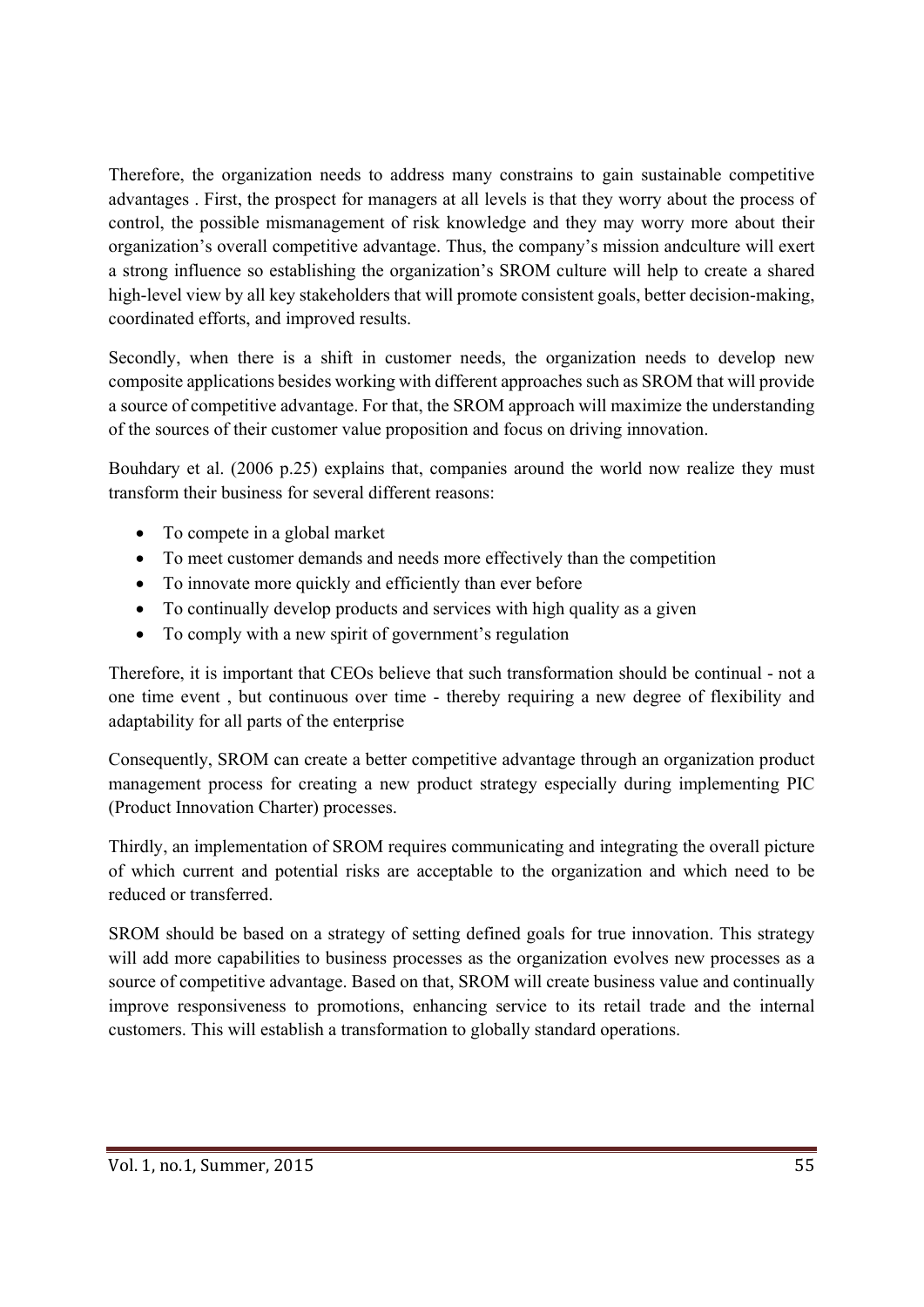*As a part of the increasing emphasis on managing rather than auditing risk, many businesses have recognized the need for openness and clarity on this subject. This means having effective processes in place and communicating them in a way that will reassure potential investors and customers. If the organization is not only able to use its resource, capabilities, and competencies to develop a competitive advantage, it will be able to sustain it by communicating and sharing its knowledge and risk culture (Wheelen et al. 2006). 2-4 The Decision Making Perspective* 

A better understanding of the SROM approach promotes a holistic approach to enterprise decisionmaking, consistent with long-term corporate objectives. Improved risk and strategic management may cause changes in decisions made in many critical areas including:

- Annual business planning
- Strategic planning process
- Product design

Zurich Strategic Risk Consultant (2007b) point out that a key step is clarifying a company's risk appetite so ongoing strategic decisions can be made within an established risk-based context. Therefore, a more integrated assessment can be gained by performing a more complete analysis as well as a broad overview and they add that, "Decisions are to be made within an established framework to maintain consistency and lead to more effective use of resources. The types of risk framework that could work will vary by the company structure and may include a specific chief risk officer 'CRO', risk committee, line risk managers, etc".

An additional up-front investment in time and resources will be needed to identify the risks, develop the appropriate measures and tools, monitor the metrics, improve communications, and manage the risks more holistically. However, the capacity for undertaking risk will vary by company and depend on circumstances unique to the company. To determine its risk capacity, a company will need to initially establish a set of corporate objectives, e.g., minimum surplus ratio and industry rating.

Ultimately, a company will need to develop its own risk-management strategies to successfully manage its risks.

#### **How to Implement SROM in the Real World**

According to Clutterbuck et al.(1994), management conflict is unproductive when team members lose the big picture of the organization strategy and lose sight of the priorities of goals or become confused between the core of the risk identification and the problem.

The organizational and portfolio risk also needs to take into consideration the areas of credit, market, and strategic risk and it added that the management of these areas of risk are generally structurally separated in large organizations. However, all areas of risk are interconnected to some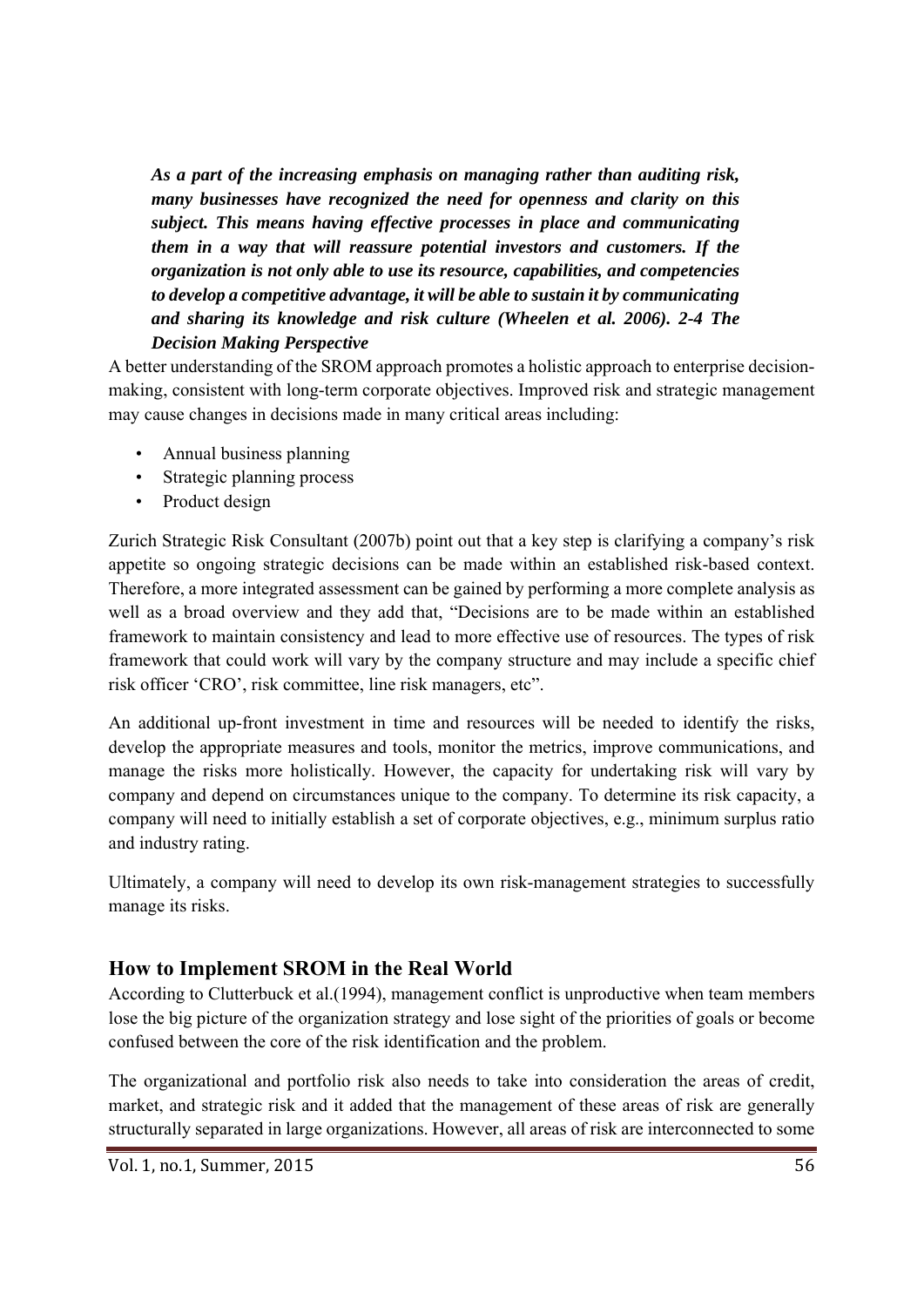degree and this needs to be considered when determining overall organizational or portfolio risk (Walker 2001)

In all change situations there will be those that embrace the change as a welcome improvement in the management of the company and there will be those that view the change as more unnecessary work. In order to be successful there must be an individual, or a small team who promotes the change.

When addressing the needs for SROM with the managers of the business, emphasis should be on the benefits to the organization. Few business people can argue against the benefits of understanding all the risks an organization faces or in demanding that a business unit's return should reflect the amount of risk that they are taking.

Bouhdary et al. (2006) mention that strategic risk -oriented management will continue to grow organically by innovating internally and externally, taking the risks necessary to create the future that will provide a steady stream of solutions and ideas to help each and every customer become a "best run business."

In addition, in most risk management structures it is necessary for each business unit to put in place a process to evaluate and manage their risks. The business unit risk managers need to have a close relationship with the Chief Risk Officer (CRO) even though they report up through the business unit management (ERM Group 2006). SROM approach demands a completely new set of behaviors which have to be cascaded down the managerial structure. It starts with having a board that actually thinks and behaves like aboard.

ERM Group (2006) also state that in order to organize an adequate risk management structure, the link between central risk management and local risk management (within operating companies) should be clearly defined. From this point of view, the following question arises: Who is in the driver's seat in the measurement and management of the risks and returns of each of the activities at a stand-alone and aggregated level?

So, one must rely on an integrated risk-management framework throughout the whole organization. Therefore, they also suggest that local businesses should be responsible for developing and recommending methodologies of risks as they are assessed at the individual asset level.

## **Conclusion**

To avoid the situation where a serious risk might be overlooked, any organization is advised to utilize a smarter approach in handling risk and associated decisions. The SROM approach can help organizations to identify, understand and manage enterprise–wide risks better, make risk management part of the working culture through presenting comprehensive risk information in a practical way that increases the knowledge and skills of the people in the business that will give assurance to stakeholders that risks are well managed.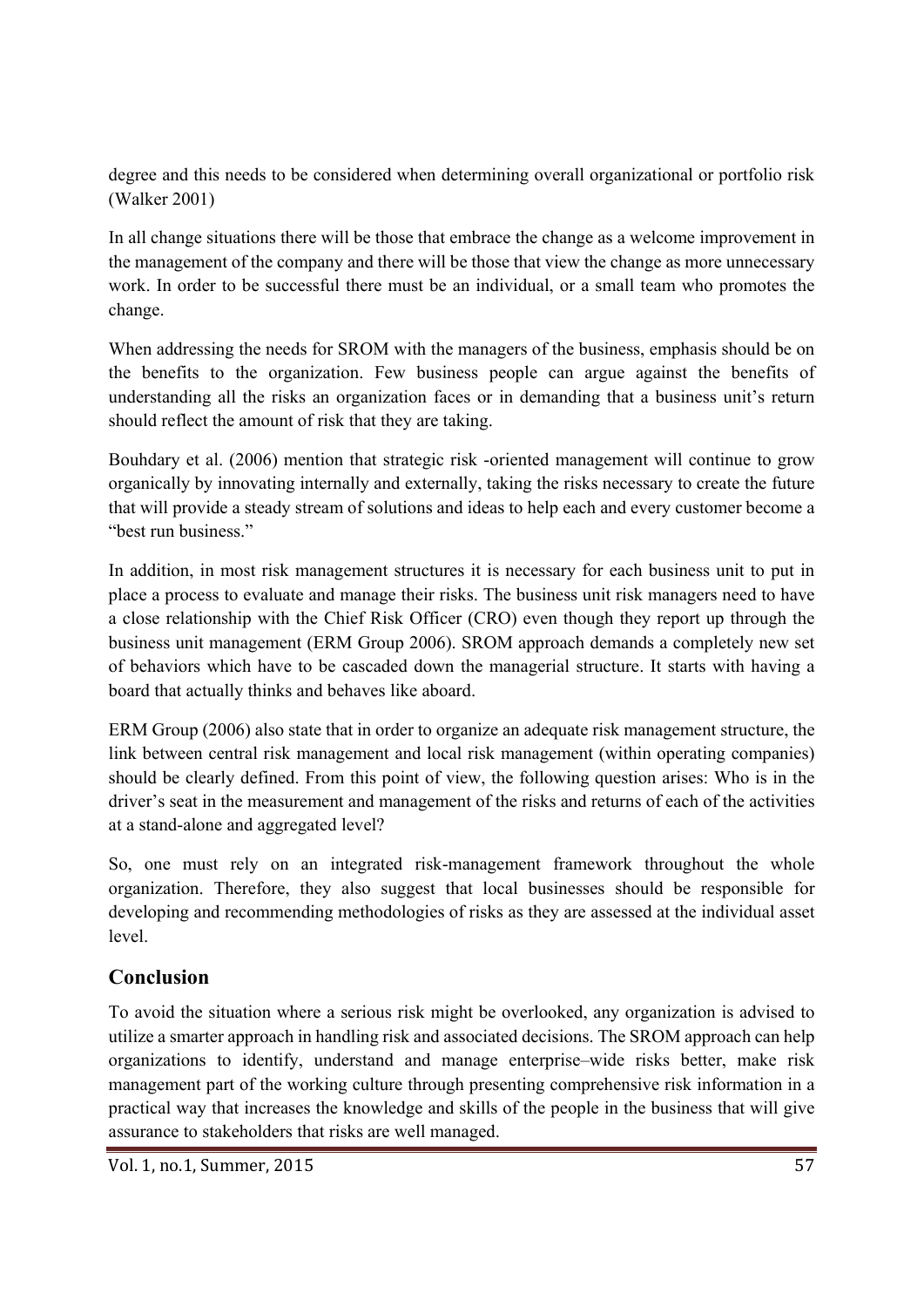Thus organizations, by choosing SROM approach, will be led to the heart of issues, confront them, develop solutions, and reach agreed-upon solutions that work. In addition to the fact that SROM will increase the understanding between different teams and management levels, which allows organizations' members the time needed to appreciate different perspectives and reach consensus before ownership of problems and solutions can be truly achieved.

Organizations need to re-consider their approach to risk- management culture and facilitate workshops, meetings between the people in the business and the risk experts who have the adequate yet relevant knowledge.

Accordingly, the right strategy requires the right information. It is essential to collect and record comprehensive current and potential risk information that is acceptable to the organization and which can be shared among different managerial levels.

Collectively, all of the above mentioned points would lead to enhanced performance through better-informed decisions, more realistic business priorities, and a business culture that is more aware of risk. Also the organization's staff will become better motivated.

Finally, the organization should be encouraged to develop action plans to improve the communication of the risk management culture to all levels of the organization. This will increase their sensitivity to the need to adjust their approach to fit differences in culture and overall circumstances.

# **The Benefits of SROM Approach:**

1-Effectiveness of risk communications will increase the capabilities' of defining the level of risk which the organization is comfortable with and will help to:

- Make better informed business decisions
- Focus on the risks that exceed the defined appetite for risk
- Develop a business culture with a high awareness of risk
- Strike a balance between daring and prudence.
- Develop a close relationship between risk management and strategic management that helps the organization to set the appropriate performance measures for the effective control of both strategy and risk.

2- Having a full picture of the risk that is both a wider and more detailed one means that you can use it to make confident business decisions. In this way risk appetite, and risk profiling can be communicated through the business and can become an integral part of the organization's success.

3- Thoroughness and in-depth understanding of each workshop's processes mean we can keep the whole event focused on its objectives and work with delegates to produce the best possible results for the organization.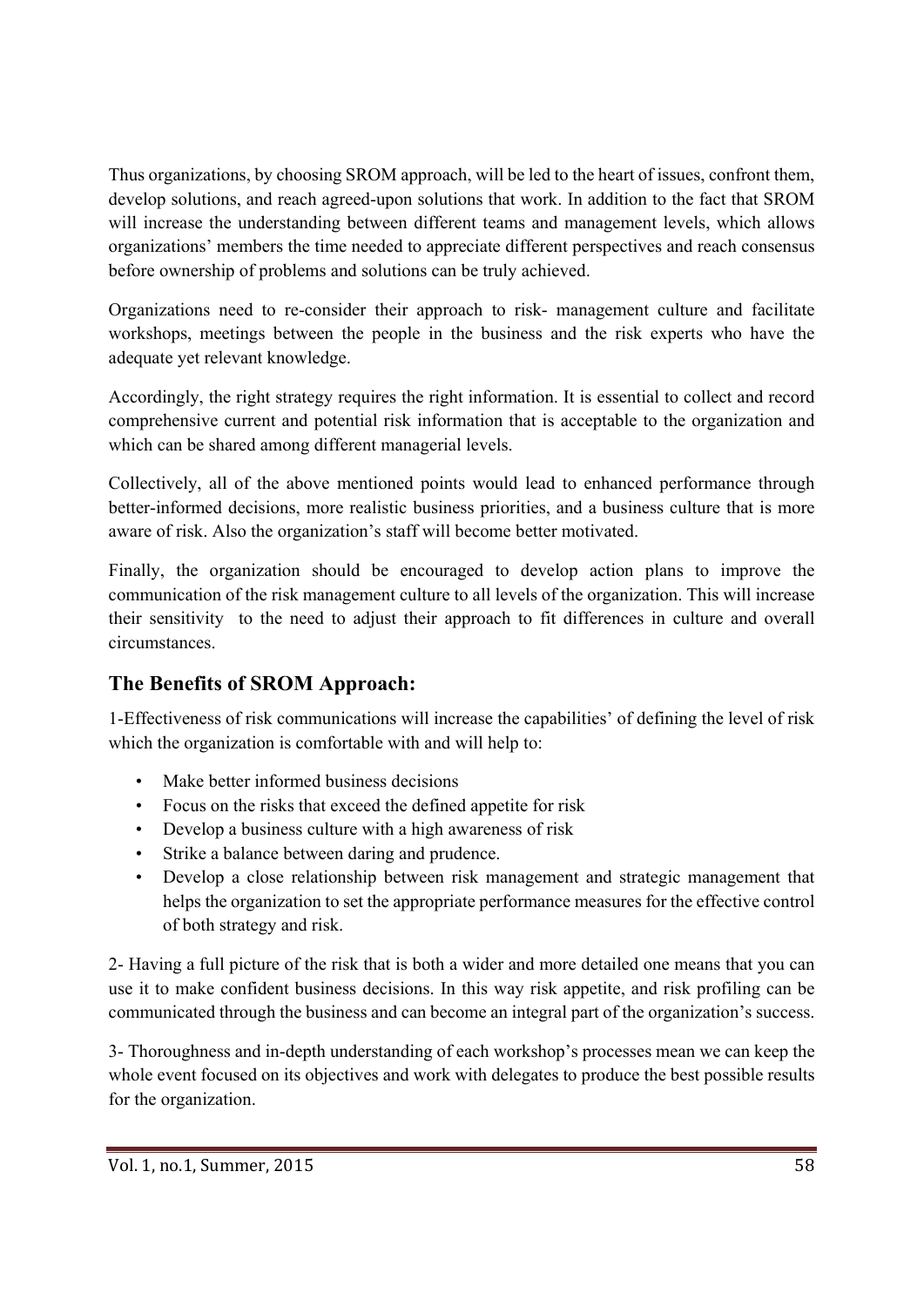4-By developing the SROM approach in the organization can:

- Help in demonstrating to stakeholders that your business is showing sound judgment on risk management – with the potential to maintain or raise valuations and ratings
- Save money through retaining risk where it is considered prudent to do so
- Reduce the chances of a major corporate surprise causing damage to the business
- Help in developing a risk-aware business culture through people sharing information  $-$  a valuable asset to any organization.

5-Develop new business strategies and improve existing processes.

6-Develop and implement action plans that create quick, effective change. These plans should include employee empowerment:

- Find new ways to concentrate power in the hands of the people who need it most to get the job done - putting authority, responsibility, resources and rights at the most appropriate level for each task.
- Delegate responsibility for decision -making as far down the management line as possible.
- The controlled transfer of power from management to employee in the interest of the business as a whole.
- Creating the circumstances where people can use their faculties and abilities at the maximum level in pursuit of common goals, both human and profit-oriented.

# **Recommendations**

For reassuring stakeholders and stock analysts that the business is being well managed, help them to communicate the organization attitude to risk and approach to risk management more effectively, prevent surprises that could damage the business's reputation, and encourage a risk management culture throughout the organization. They should make SROM as an essential element of the corporate risk assurance and profiling agenda as follows:

1- Ensure that the risk factors and the risk response are well-communicated. The organization which has a risk management system and processes should organize and facilitate workshops, meetings, on-line training (OLT) sessions withaccessible information systems (IS) that combine their people with the knowledge and understanding of risk that already exists within their business.

2- Improving mutual understanding of risks, and agreement on appropriate management action is only achieved by encouraging serious debate and open exchange of information between delegates throughout the workshop.

3- Running various types of workshop that will help your organization to harness the skills of its people, build consensus and break down the barriers that all too often exist between different parts of a large business.